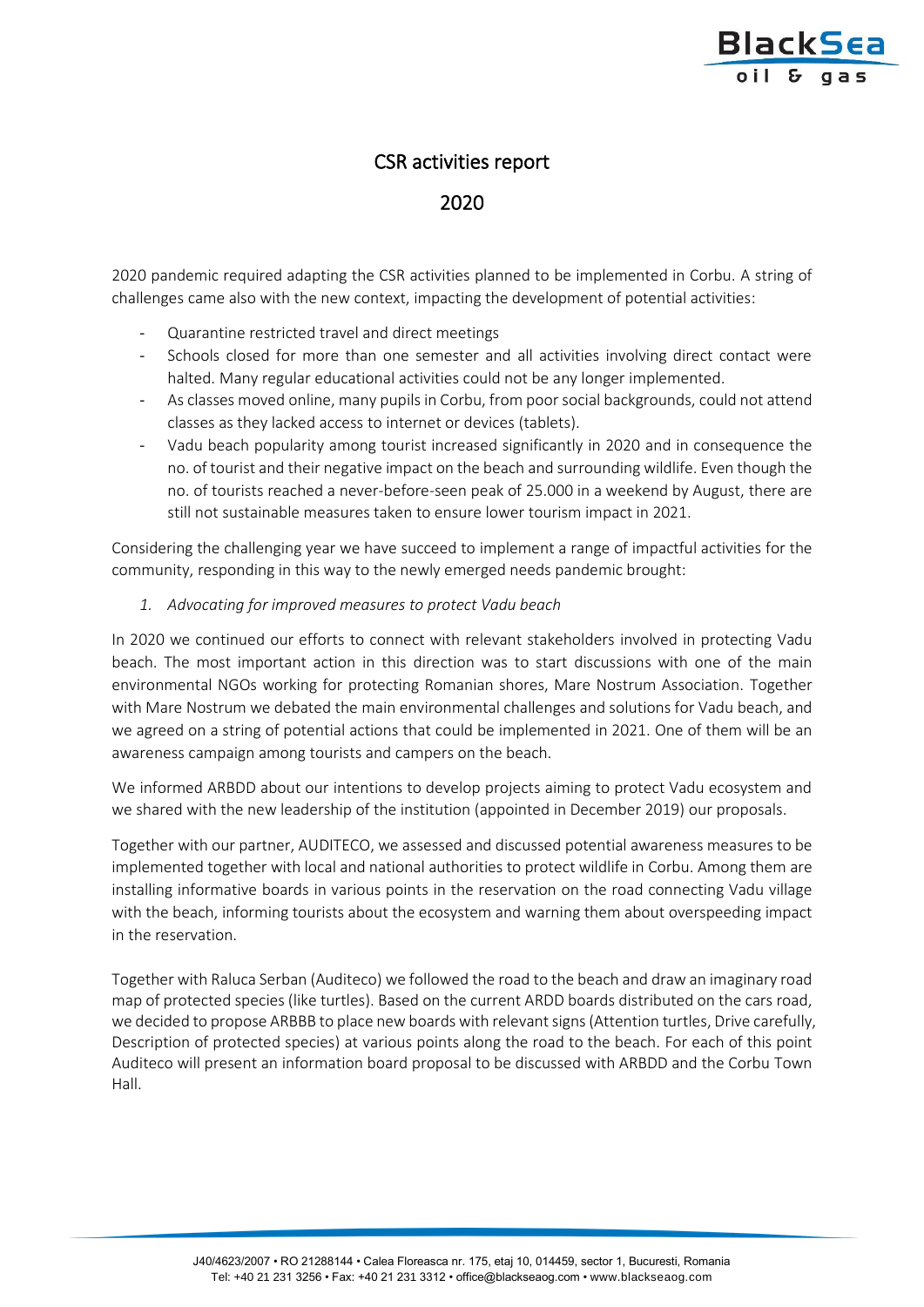



*2. Support to Vadu school in implementing BSOG grant*

The start of the project UBUNTU, implemented by Corbu school with a 12.000 euro grant from BSOG, was marked with the beginning of pandemic in 2020. Therefore, we discussed with the project team to adapt the activities though keep in mind the objectives of the project.

The main activities implemented by the school in 2020 included:

- Counselling sessions with pupils and parents
- Online drawing contest for pupils *A friendly school*
- Movie and theatre viewing on bullying thematic for pupils
- Training for teacher's development.
- *3. Improving access to online education for all pupils in Vadu kindergarten and school*

In October 2020 awarded a sponsorship of 6380 Euro to Save the Children Romania to provide 46 Alcatel tablets connected to internet for 24 months, for all pupils attending Vadu kindergarten and primary school. The donation was publicly endorsed by Omid Ghanadi, the architect for one of the most popular TV social shows in Romania.

Due to Covid-19 protection measures, the ceremony was organized outside the school yard and no children were present. The tablets were given to the School Mayor and teachers and were provided to children after they were carefully disinfected.

The ceremony organized on October  $7<sup>th</sup>$ , was attended by 5 BSOG 5HDD site and office staff, including Ana Maria Pericleanu, Save the Children personnel, including Gabriela Alexandrescu, director, Omid Ghanadi, school Mayor and teachers.

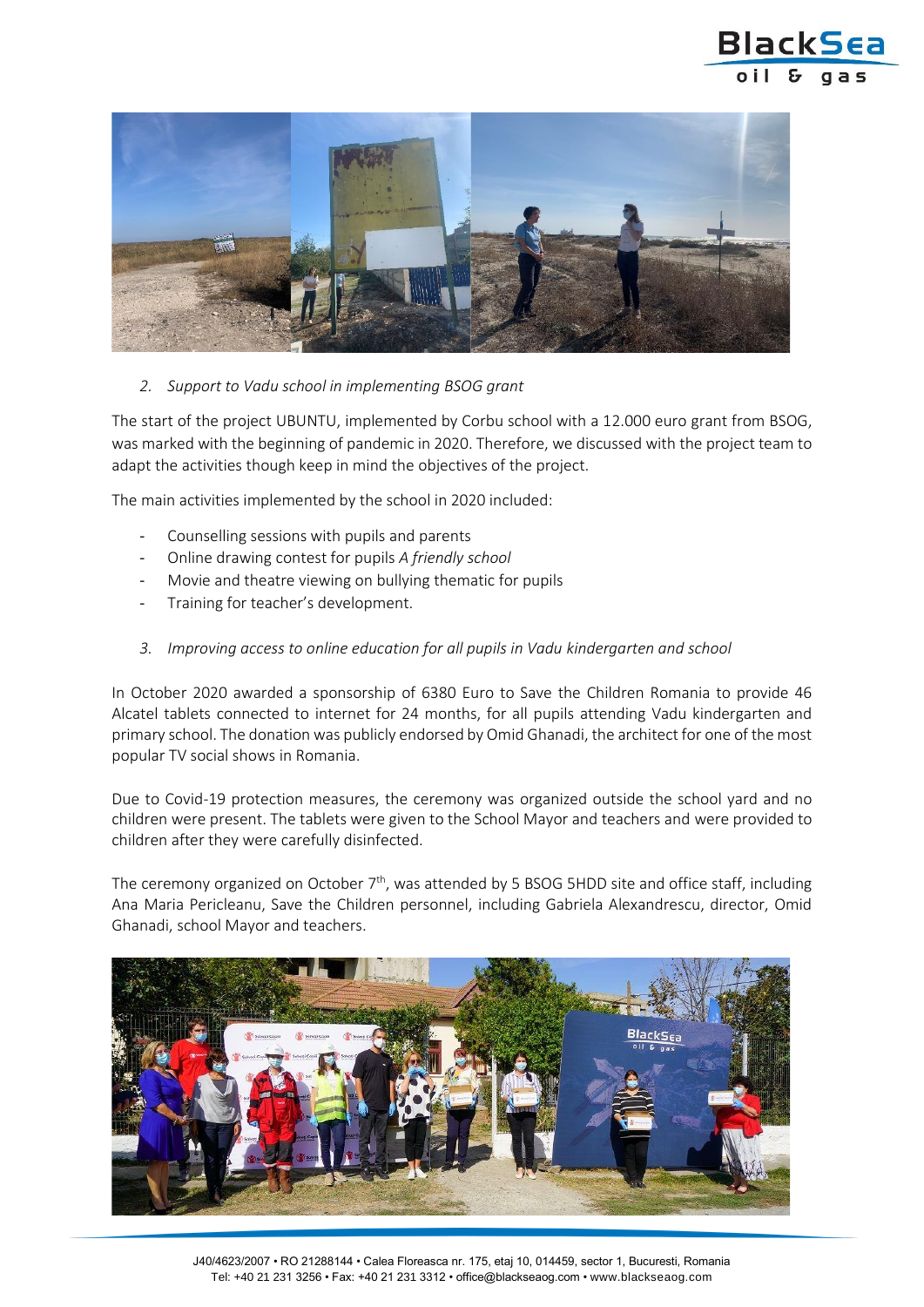

Media mentioning of BSOG donation:

- [https://www.protv.ro/evenimente/omid-ghannadi-sustine-campania-salvati-copiii-romania](https://www.protv.ro/evenimente/omid-ghannadi-sustine-campania-salvati-copiii-romania-de-dotare-a-scolilor-cu-tablete-pentru-cursuri-la.html)[de-dotare-a-scolilor-cu-tablete-pentru-cursuri-la.html](https://www.protv.ro/evenimente/omid-ghannadi-sustine-campania-salvati-copiii-romania-de-dotare-a-scolilor-cu-tablete-pentru-cursuri-la.html)
- <https://www.agerpres.ro/comunicate/2020/10/07/comunicat-de-presa-salvati-copiii--586842>
- [https://spotmedia.ro/stiri/educatie/salvati-copiii-doteaza-scoala-din-vadu-cu-tablete-si-acces](https://spotmedia.ro/stiri/educatie/salvati-copiii-doteaza-scoala-din-vadu-cu-tablete-si-acces-la-internet-alte-40-de-scoli-inca-mai-au-nevoie-de-ajutor)[la-internet-alte-40-de-scoli-inca-mai-au-nevoie-de-ajutor](https://spotmedia.ro/stiri/educatie/salvati-copiii-doteaza-scoala-din-vadu-cu-tablete-si-acces-la-internet-alte-40-de-scoli-inca-mai-au-nevoie-de-ajutor)
- [https://stirileprotv.ro/stiri/social/zeci-de-copii-sarmani-din-vadu-au-primit-tablete-pentru](https://stirileprotv.ro/stiri/social/zeci-de-copii-sarmani-din-vadu-au-primit-tablete-pentru-scoala-de-la-salvati-copiii-si-omid-ghannadi.html)[scoala-de-la-salvati-copiii-si-omid-ghannadi.html](https://stirileprotv.ro/stiri/social/zeci-de-copii-sarmani-din-vadu-au-primit-tablete-pentru-scoala-de-la-salvati-copiii-si-omid-ghannadi.html) (no direct, but BSOG colleagues were part of the story
- [https://copaculcufaptebune.ro/uncategorized/salvati-copiii-doteaza-scoala-din-vadu-cu](https://copaculcufaptebune.ro/uncategorized/salvati-copiii-doteaza-scoala-din-vadu-cu-tablete-si-acces-la-internet/)[tablete-si-acces-la-internet/](https://copaculcufaptebune.ro/uncategorized/salvati-copiii-doteaza-scoala-din-vadu-cu-tablete-si-acces-la-internet/)
- [https://romaniaresponsabila.ro/salvati-copiii-romania-doteaza-scoala-din-vadu-cu-tablete-si](https://romaniaresponsabila.ro/salvati-copiii-romania-doteaza-scoala-din-vadu-cu-tablete-si-acces-la-internet/)[acces-la-internet/](https://romaniaresponsabila.ro/salvati-copiii-romania-doteaza-scoala-din-vadu-cu-tablete-si-acces-la-internet/)
- *4. Preserving local traditions and history by supporting the creation of Corbu 1st monography.*

In 2020 we also awarded a sponsorship of 5000 RON (approx. 1000 EURO) for the publishing of Corbu 1<sup>st</sup> monography. The launching event, organized on March 7<sup>th</sup> at Cherhana Moesia in Vadu, brought together the authors as well as other local KOLs who presented the importance and value of this document for the local community.



Media mentioning of BSOG donation:

- <https://www.tvlitoral.ro/monografia-comunei-corbu/>
- [https://www.cugetliber.ro/stiri-social-istoria-comunei-corbu-publicata-intr-o-ampla](https://www.cugetliber.ro/stiri-social-istoria-comunei-corbu-publicata-intr-o-ampla-monografie-397603)[monografie-397603](https://www.cugetliber.ro/stiri-social-istoria-comunei-corbu-publicata-intr-o-ampla-monografie-397603)
- [https://www.ziuaconstanta.ro/stiri/cultura/eveniment-editorial-monografia-comunei-corbu](https://www.ziuaconstanta.ro/stiri/cultura/eveniment-editorial-monografia-comunei-corbu-o-calatorie-prin-istorie-713238.html)[o-calatorie-prin-istorie-713238.html](https://www.ziuaconstanta.ro/stiri/cultura/eveniment-editorial-monografia-comunei-corbu-o-calatorie-prin-istorie-713238.html)
- <https://www.facebook.com/centrulculturalcorbu/posts/2757300281018667>

## *5. Christmas gifts to Vadu school pupils*

2020 was the fourth year in a row when BSOG became Santa for Vadu school pupils, despite the pandemic restrictions which did not allow direct interaction with the children. Gifts consisting of a puzzle adequate to the age group, book, sweets, toy, personalized wooden globe, MGD bag, were delivered to Vadu school teachers who went with a dressed Santa home to each of the Vadu pupils to offer them. All were delighted to see that BSOG Santa reached them in the pandemic year.